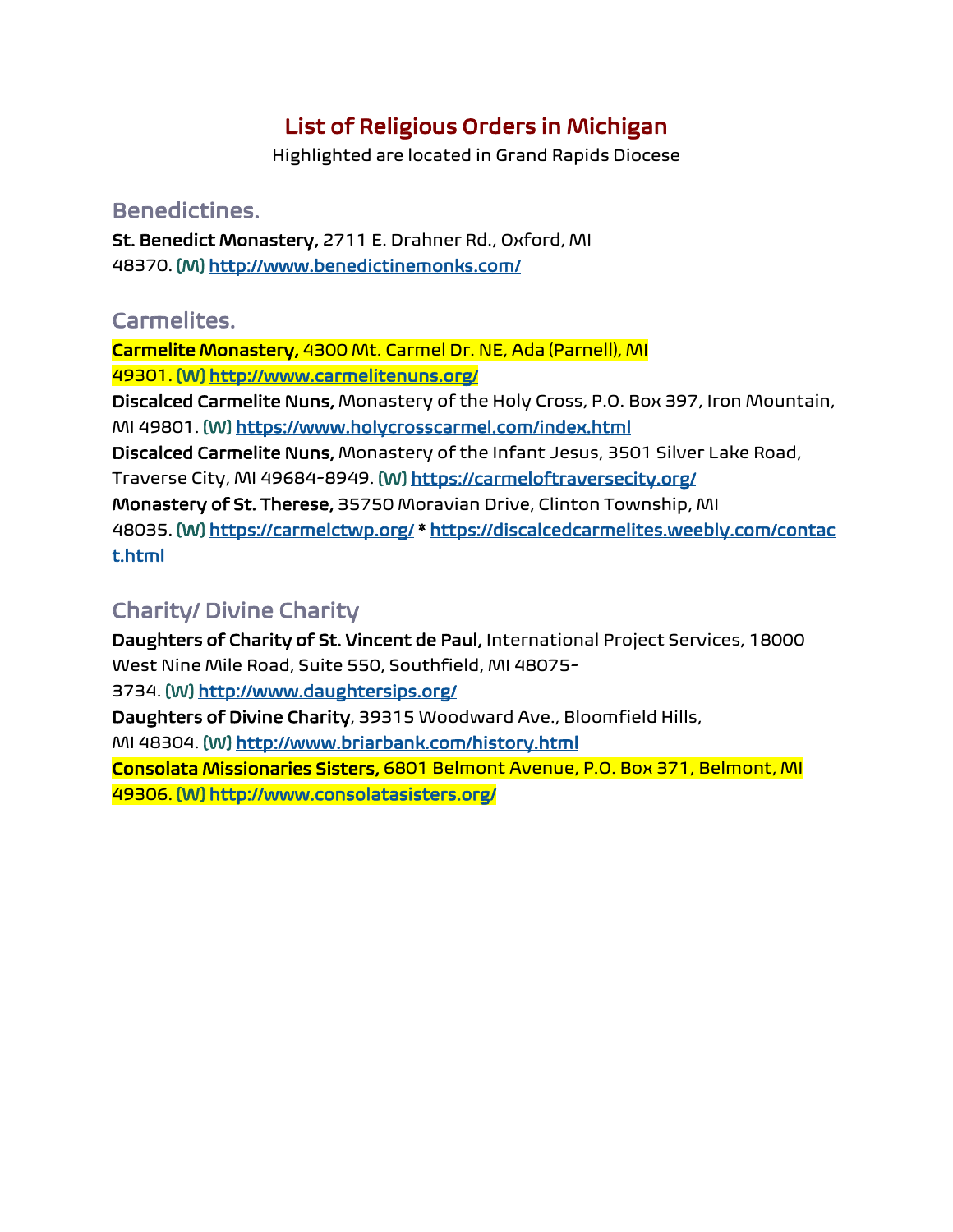## Dominicans.

Dominican Nuns of Mt. Thabor, 1295 Bald Eagle Lake Road, Ortonville, MI 48462. [W] <https://www.mtthabornunsop.com/> Dominican Nuns, Monastery of the Blessed Sacrament, 29575 Middlebelt Road, Farmington Hills, MI 48334. [W] <http://www.opnuns-fh.org/> Dominican Sisters of Mary, Mother of the Eucharist, 4597 Warren Road, Ann Arbor, MI 48105. [W] <https://www.sistersofmary.org/> Adrian Dominican Sisters, 1257 East Siena Heights Drive, Adrian, MI 49221. [W] <https://adriandominicans.org/> Grand Rapids Dominicans, Marywood, 2025 East Fulton St., Grand Rapids, MI 49503. [W] <https://www.grdominicans.org/>

#### Franciscans.

Province of St. Joseph of the Capuchin Order, 1820 Mt. Elliott St., Detroit, MI 48207. [M] <https://www.thecapuchins.org/> Sisters of St. Clare, 4875 Shattuck Rd., Saginaw, MI 48603- 2962. [W] <http://srsclare.com/>

#### Guanellians.

Servants of Charity, 16195 Old U.S. 12, Chelsea, MI 48118. [M] <https://www.servantsofcharity.org/>

## Immaculate Heart.

Servants of the Immaculate Heart of Mary, 610 W. Elm Ave., Monroe, MI 48162. [W] <https://ihmsisters.org/>

#### Love.

Servants of God's Love, 4399 Ford Road, Ann Arbor, MI 48105. [W] <http://www.servantsofgodslove.net/index.html> Mariannhill Mission Society, 23715 Ann Arbor Trail, Dearborn Heights, MI 48127. [M] <http://www.mariannhill.us/>

#### Mary.

Sisters of Mary Reparatrix, c/o Full Circle EcoHouse of Prayer, 2504 Colonial Lane, Port Huron, MI 48060. [W] <https://www.maryrep.org/> Sisters Home Visitors of Mary, 121 E. Boston Blvd., Detroit, MI 48202. [W] <https://sistershvm.org/>